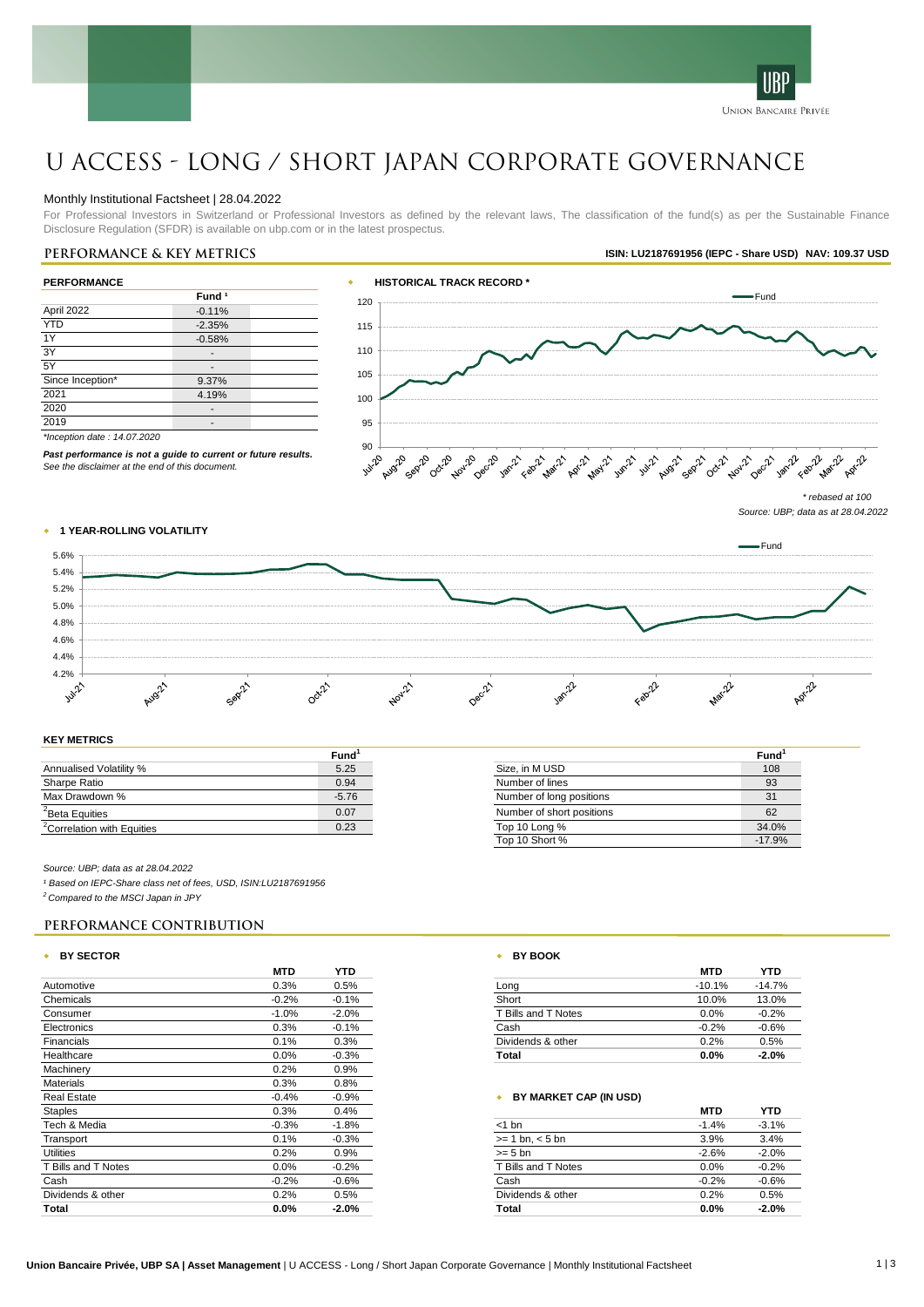### *Source: UBP; data as at 28.04.2022*

*Past performance is not a guide to current or future results. See the disclaimer at the end of this document Performance contribution figures are shown gross of fees.*

**TOP POSITIONS**

### **Top 5 Long Positions**

| Investment name                 | <b>Sector</b> | % NAV |
|---------------------------------|---------------|-------|
| <b>KS HOLDINGS CORP</b>         | Consumer      | 3.6%  |
| <b>MURATA MANUFACTURING LTD</b> | Electronics   | 3.6%  |
| <b>RESONA HOLDINGS INC</b>      | Financials    | 3.5%  |
| HITACHI LTD                     | Electronics   | 3.5%  |
| DMG MORI LTD                    | Machinery     | 3.4%  |
| <b>Total</b>                    |               | 17.7% |

#### *Source: UBP; data as at 28.04.2022*

| <b>Top 5 Short Positions</b> |                |         |
|------------------------------|----------------|---------|
| Investment name              | <b>Sector</b>  | % NAV   |
| Short 1                      | <b>Staples</b> | $-1.9%$ |
| Short 2                      | Electronics    | $-1.9%$ |
| Short 3                      | Healthcare     | $-1.9%$ |
| Short 4                      | Healthcare     | $-1.8%$ |
| Short 5                      | Electronics    | $-1.8%$ |
| <b>Total</b>                 |                | $-9.2%$ |

*Source: UBP; data as at 28.04.2022*

### **Monthly TOP 5 CONTRIBUTORS / DETRACTORS**

#### **MAIN CONTRIBUTORS**

| Name    | <b>Direction</b> | <b>Sector</b>    | % AUM   | <b>MTD Contribution*</b> |
|---------|------------------|------------------|---------|--------------------------|
| Short 1 | Short            | Tech & Media     | $-1.1%$ | 0.5%                     |
| Short 2 | Short            | Consumer         | $-1.5%$ | 0.5%                     |
| Short 3 | Short            | Electronics      | $-1.8%$ | 0.4%                     |
| Short 4 | Short            | Healthcare       | $-1.3%$ | 0.3%                     |
| Short 5 | Short            | <b>Materials</b> | $-1.4%$ | 0.3%                     |

#### **MAIN DETRACTORS**

| Name                  | <b>Direction</b> | Sector       | % AUM | <b>MTD Contribution*</b> |
|-----------------------|------------------|--------------|-------|--------------------------|
| NITORI HOLDINGS LTD   | Long             | Consumer     | 3.0%  | $-0.8%$                  |
| SONY GROUP CORP       | Long             | Tech & Media | 3.1%  | $-0.6%$                  |
| ASICS CORP            | Lona             | Consumer     | 3.3%  | $-0.6%$                  |
| IR JAPAN HOLDINGS LTD | Lona             | Tech & Media | 2.5%  | $-0.5%$                  |
| <b>SERIA LTD</b>      | Lona             | Consumer     | 2.5%  | $-0.5%$                  |

*Source: UBP; data as at 28.04.2022*

*Past performance is not a guide to current or future results. See the disclaimer at the end of this document*

*\*Performance contribution figures are shown gross of fees.*

# **PORTFOLIO EXPOSURES**

|  | <b>LONG/ SHORT EXPOSURE*</b> |
|--|------------------------------|
|  |                              |

|                          | ona   | Short    | Net  | Gross  |
|--------------------------|-------|----------|------|--------|
| <b>Current Month-End</b> | 93.7% | $-92.8%$ | 0.9% | 186.5% |

*\* Portfolio Exposures are shown excluding cash & others*

*Source: UBP; data as at 28.04.2022*